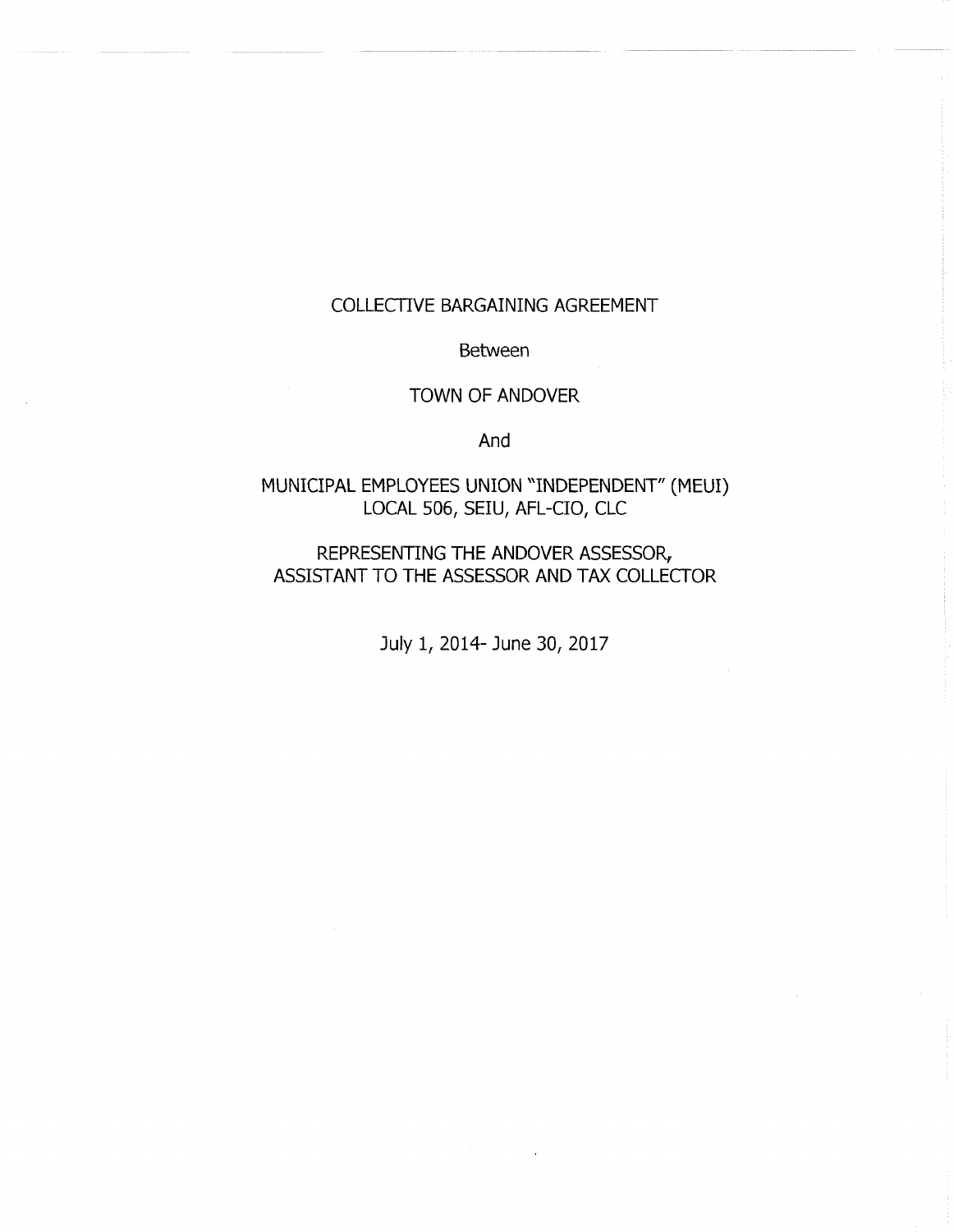# TABLE OF CONTENTS

# ARTICLE PAGE

| I.    |  |
|-------|--|
| П.    |  |
| III.  |  |
| IV.   |  |
| V.    |  |
| VI.   |  |
| VII.  |  |
| VIII. |  |
| IX.   |  |
| Χ.    |  |
| XI.   |  |
| XII.  |  |
| XIII. |  |
| XIV.  |  |
| XV.   |  |
|       |  |

# **APPENDICES**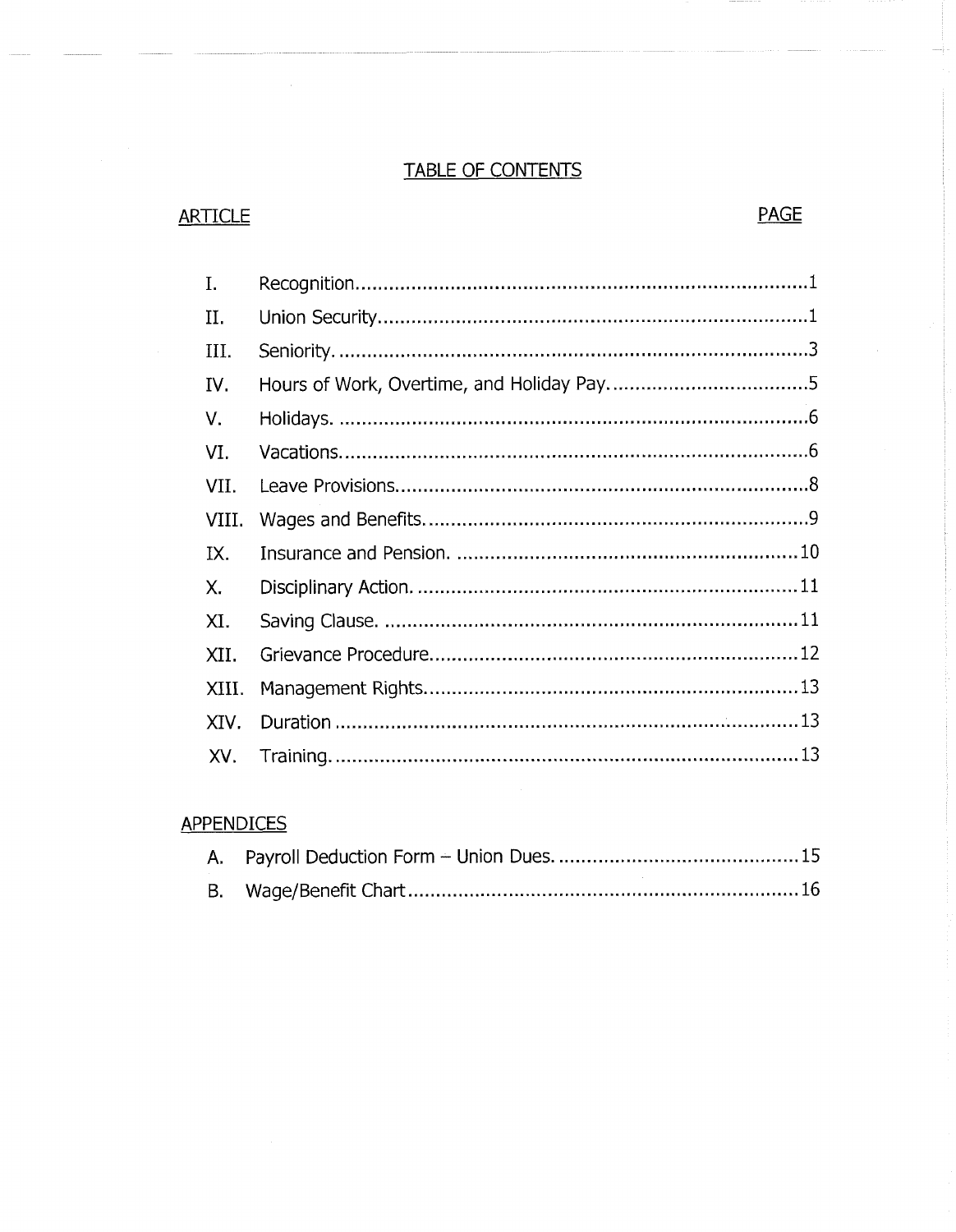## WITNESSETH

This agreement is entered into between the Town of Andover, hereinafter referred to as the "Town" and MEUI, Local 506, AFL-CIO, CLC, hereinafter referred to as the "Union".

## ARTICLE I RECOGNITION

## Section 1.0

The Town recognizes the Union as the sole and exclusive bargaining agent for the purpose of collective bargaining on matters of wages, hours of employment and all other conditions of employment for the following Town employees: Assessor, Assistant to the Assessor and Tax Collector. Reference is hereby made to decision No. 4267 of the Connecticut State Board of Labor Relations or by mutual agreement of the parties.

The provisions of the Agreement shall be applied equally to all employees in the bargaining unit without discrimination because of age, sex, marital status, sexual orientation, race, color, creed, national origin, disability as defined under state law, political affiliation or union membership.

## Section 1.1

Whenever used in this agreement, the word "his" shall be interpreted to include the word "her", and the word "employee" shall be interpreted to include the plural thereof.

## ARTICLE II UNION SECURITY

## Section 2.0

The Town agrees to deduct weekly Union dues in whatever sum is established by the Union as the regular monthly dues uniformly required as a condition of retaining membership therein, upon the receipt of an assignment. If, for any reason, a deduction was not made on the payday in which Union dues were to be deducted, a sufficient amount will be deducted in the first pay period in which the employee has sufficient funds due him to bring his deductions up to date. The sum which represents such weekly Union dues deductions shall be certified to the Town as constituting such by the duly authorized Financial Officer of the Union. If the sum once certified is changed, the amount deducted from the earnings of an employee who has authorized such deductions shall not be increased or decreased until thirty (30) days' written notice of such change has been received by the Town from the duly authorized Financial Officer of the Union. The form of the assignment for giving effect to this Article is attached hereto as Appendix "A" and made part of this Agreement.

## Section 2.1

Deductions provided for in Section 2.0 shall be remitted to the duly authorized Financial Officer of the Union not later than ten (10) days following the end of each month,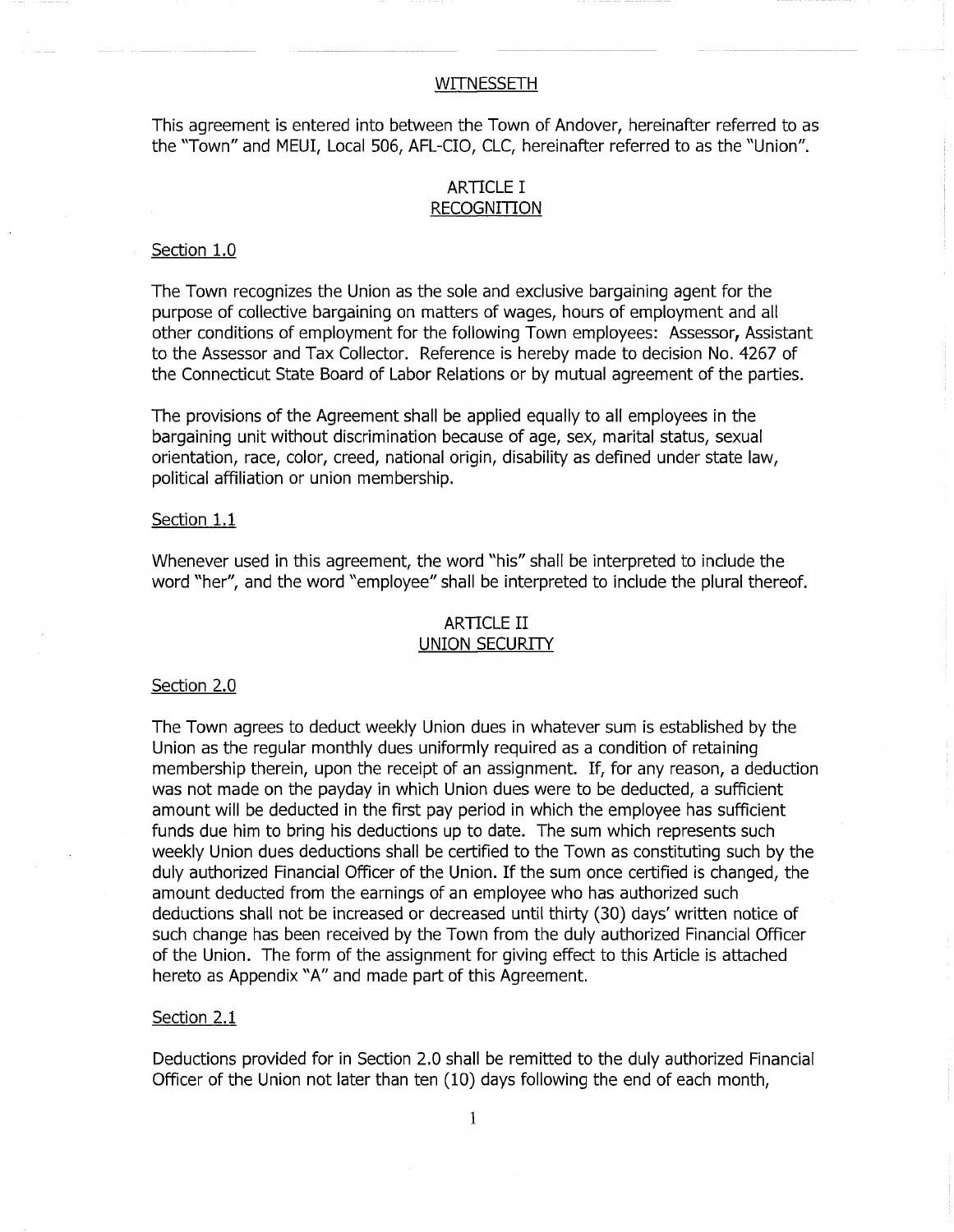following the pay period in which the deduction is made. The Town will simultaneously furnish the duly authorized Financial Officer of the Union, each month, a record of the employees from whose earnings deductions have been made.

## Section 2.2

The Town agrees to deduct Union dues or service fees required to be paid pursuant to this Article, provided, however, that no deductions hereunder shall be made without the written authorization of the employee, which authorization shall be on a form mutually agreed to by the Town and the Union.

The Town's obligation to make such deductions shall terminate automatically upon termination of the employee who signed the authorization, or upon his transfer to a job not covered by this Agreement, or written revocation by the employee of the authorization, except that deductions shall be resumed if an employee, terminated by layoff, is rehired with seniority rights during the life of the contract then in existence and the authorization has not been revoked.

The Union agrees to indemnity and save the Town harmless against any and all claims, demand, suits or proceedings arising out of, or by reason of, any action taken or note taken by the Town in reliance upon the Union security and check-off provisions of this Agreement or on the correctness of any dues or service fee deduction authorization furnished by the Union to the Town. The Town shall call upon the Union to defend any suits or proceedings arising out of the foregoing indemnity and the Union shall promptly defend such suits or proceedings without cost to the Town and in the event the Union fails to defend such suits or proceedings, the Town shall undertake such defense and costs thereof shall be charged to the Union.

#### Section 2.3

Employees who are members of the Union upon the effective date of this Agreement, or who later become members, shall, as a condition of employment, remain members of the Union in good standing, or pay the Union an agency fee equal to the dues charged to Union members for the duration of this contract or any extension thereof.

#### Section 2.4

The Town shall designate space on the existing Town Hall for the exclusive use of the Union for the posting of Official Union notices or announcements.

#### Section 2.5

The Town shall provide the Union with sufficient copies of this Agreement, within thirty (30) days after the signing of this Agreement.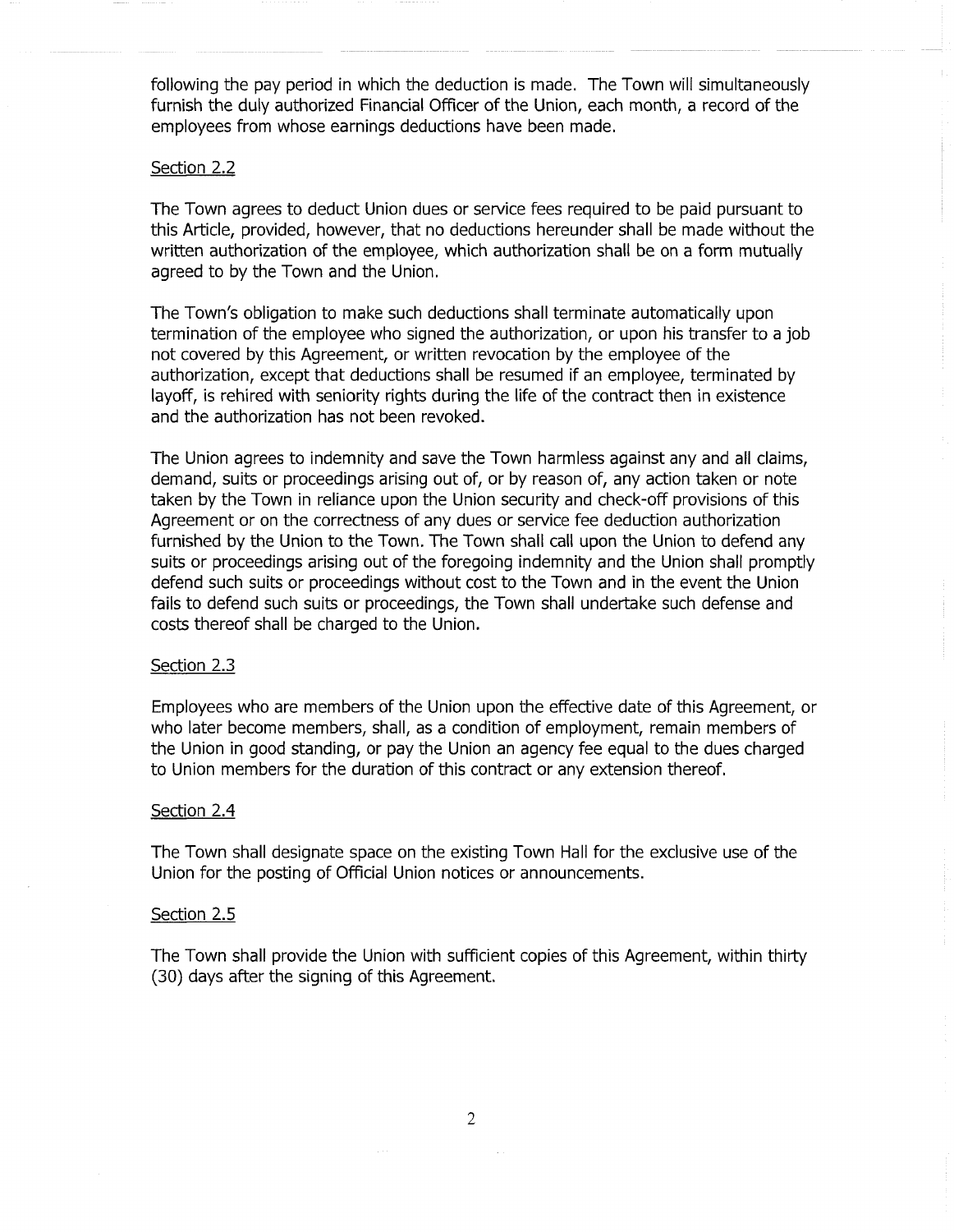## ARTICLE III **SENIORITY**

## Section 3.0

- (A) Each employee's seniority shall be determined by his length of service with the Town since the most recent date of hire. The Town shall prepare a list of all bargaining unit employees showing their seniority in length of service with the Town and deliver the same to the Union on December 1 of each year. Upon completion of their probationary period, new employees shall be added to this list.
- (B) Bargaining unit seniority as used in this agreement will be defined as length of service in this bargaining unit upon completion of the probationary period in Section 3.1.

## Section 3.1

- (A) New employees shall a probationary period of six (6) months from the date of hire, which may be extended for three (3) months by mutual agreement between the Town and the Union, and they shall have no seniority rights during this period, but shall be subject to all other provisions of this Agreement. All employees who have completed their probationary period shall be full-time employees and shall acquire seniority as of the date of their employment.
- (B) Employees new to positions in this bargaining unit shall serve a probationary period of three (3) months from the date they come into this bargaining unit which may be extended with the Union's concurrence for an additional three (3) months. They shall have no bargaining unit seniority rights during this period and shall be subject to all other provisions of this Agreement.

#### Section 3.2

(A) At any time during the probationary period, the appointing authority may recommend, in writing, the removal of an employee if, in his opinion, the working test indicates that the employee is unable or unwilling to perform the duties of his position satisfactorily, or that his habits or dependability do not merit his continuing in the position. The reason for his dismissal shall be made in writing to the employee and to the Union. The dismissal of an employee during the probationary period shall not be subject to the grievance procedure.

## Section 3.3

(A) All vacancies and new positions shall be posted for a period of five (5) working days on bulletin boards to be provided for such purpose, prior to any action taken by the Town to fill such vacancies or new positions. Employees will not be permitted a lateral or demotional transfer outside of their division more than once in a twelve-month period. Employees wishing to be considered for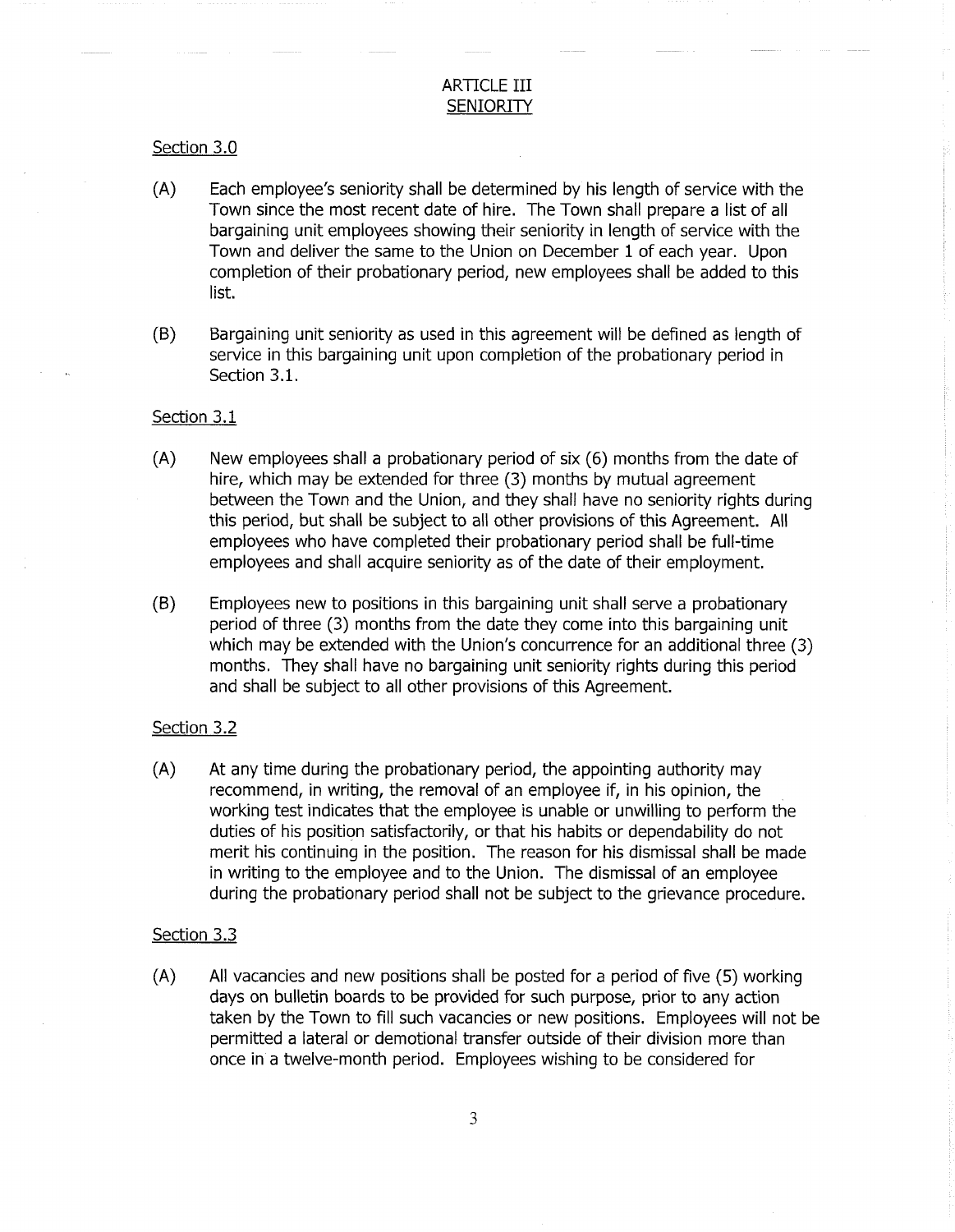assignment to such vacancies or new positions may, personally or through their Steward, submit their request to their supervisor in writing.

Employees requesting consideration and who were not selected for such assignment, in accordance with the provision of this Agreement, may appeal the action through the grievance procedure.

(B) Copies of each job posting and a list of the persons bidding for the job shall be sent to the Union Secretary at the end of the posting period.

## Section 3.4

- (A) When a vacancy exists or a new position is created, the employee with the highest department or division seniority from within the department or division wherein the vacancy or new position exists, shall be given the first opportunity to fill the position, provided he has the ability and qualifications to perform the work. If he/she refuses, it shall go to the next senior person who has the qualifications and ability to perform the work.
- (B) If no employee in the department or division wherein the vacancy or new position exists is qualified, the position shall be filled by and an employee from other departments or divisions in the bargaining unit.
- (C) If no employees in the bargaining unit are qualified, the position may be filled through recruitment of applicants not employed by the Town.
- (D) The person appointed to the vacancy or new position and the Union Secretary shall be notified, in writing, of the appointment and the vacancy shall be filled as soon as possible.

## Section 3.5

Layoffs shall take effect as follows:

- (A) Part-time employees and temporary employees.
- (B) Employees working twenty (20) hours a week but less than forty (40) hours per week.
- (C) Probationary employees.
- (D) The employees with the least bargaining seniority shall be laid off first within classification.

## Section 3.6

Laid-off employees with the most bargaining unit seniority shall be rehired first to any lower or lateral classification the laid off employee has the ability to perform or any higher classification where the laid-off employee is qualified in accordance with the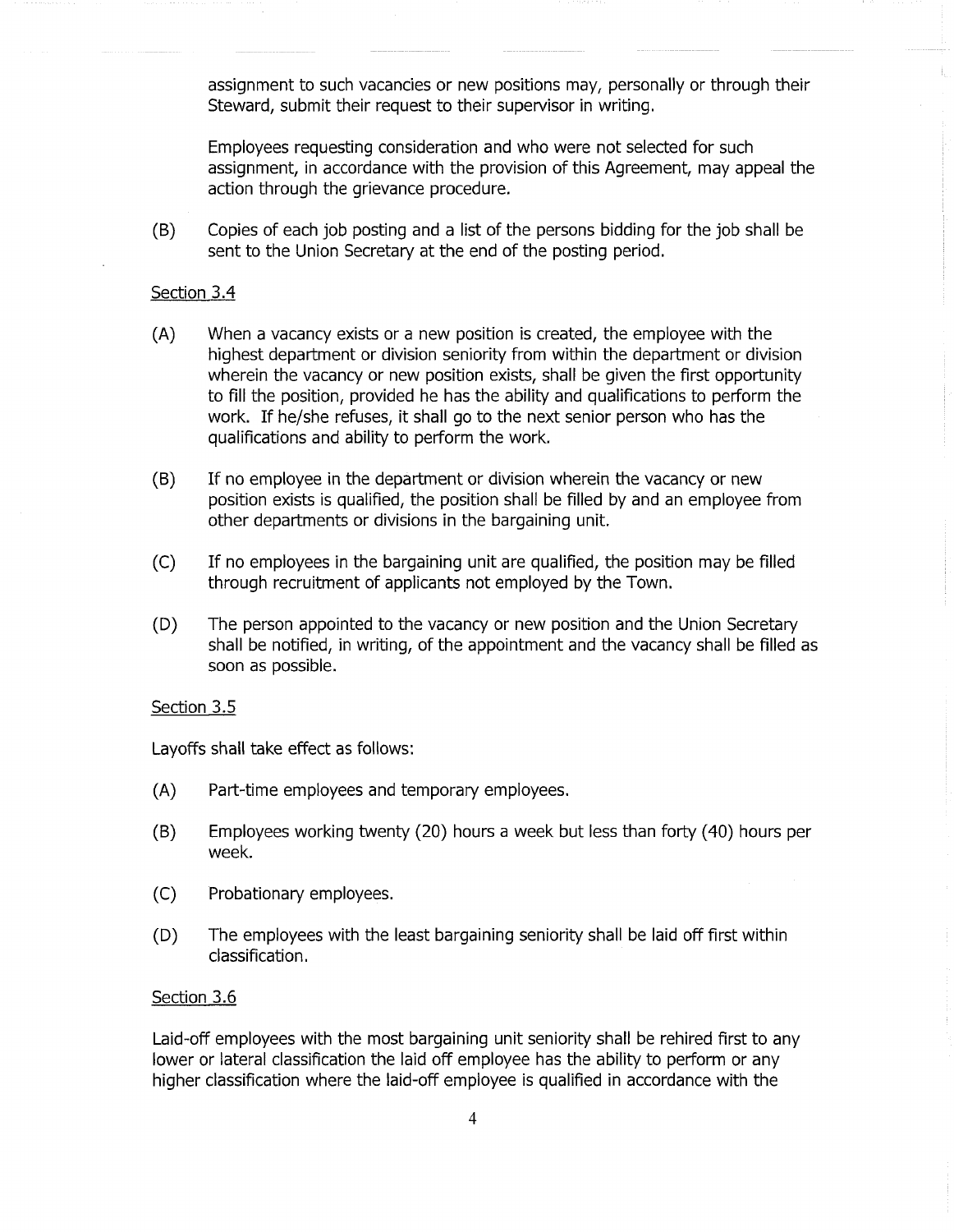collective agreement, and no new employee shall be hired until all laid-off employees have been given an opportunity to return to work.

## Section 3.7

Part-time employees are those employees who work less than thirty (30) hours per week.

## Section 3.8

An employee shall lose his seniority rights under any of the following circumstances:

(A) if he resigns.

(B) If he is discharged for just cause.

(C) If he has been laid-off for lack of work and such layoff continues for more than two (2) years.

(D) if he fails to report to work within 10 working days after due notice by the Town to the employee's last known address to return to work after layoff, provided the employee makes known his desire to return within five (5) days.

## ARTICLE IV HOURS OF WORK

## Section 4.0

- (A) Except as otherwise provided, the regular hours of employment for the Assistant to the Assessor shall be thirty-four (34) hours per week upon the following schedule: Monday 8:15 a.m. to 7:00 p.m. Tuesday through Thursday 8:15 a.m. to 4:00 p.m. and Friday off, with lunch on the fly (in office).
- (B) Except as otherwise provided, the Assessor is a part-time position with hours on an "as needed" basis and recognizing that certain times of the year are historically busier than others. The Assessor shall be in the office for an average of five (5) hours per week but is also required to work as many additional hours as required to complete the grand list, field work, audits, pricing motor vehicles, real estate appraisals, tax appeals, research, revaluations, recommend office budget, attend town meetings, taxpayer conferences/phone calls, attending county and state meetings, training, and recertification coursework required by the state in order to maintain CCMA certification, and other work as outlined in the job description.
- (C) Except as otherwise provided, the regular hours of employment for the Tax Collector shall be thirty-four (34) hours per week upon the following schedule: Monday 8:15 a.m. to 7:00 p.m., Tuesday through Thursday 8:15 a.m. to 4:00 p.m., and Friday off, with lunch on the fly (in office).
- (D) It is mutually understood and agreed that the normal work week/workday for any employee will vary from time to time subject to the requirements of the job and the operating needs of the Town as directed by the First Selectman or his/her designee. The First Selectman, or his/her designee, will meet with any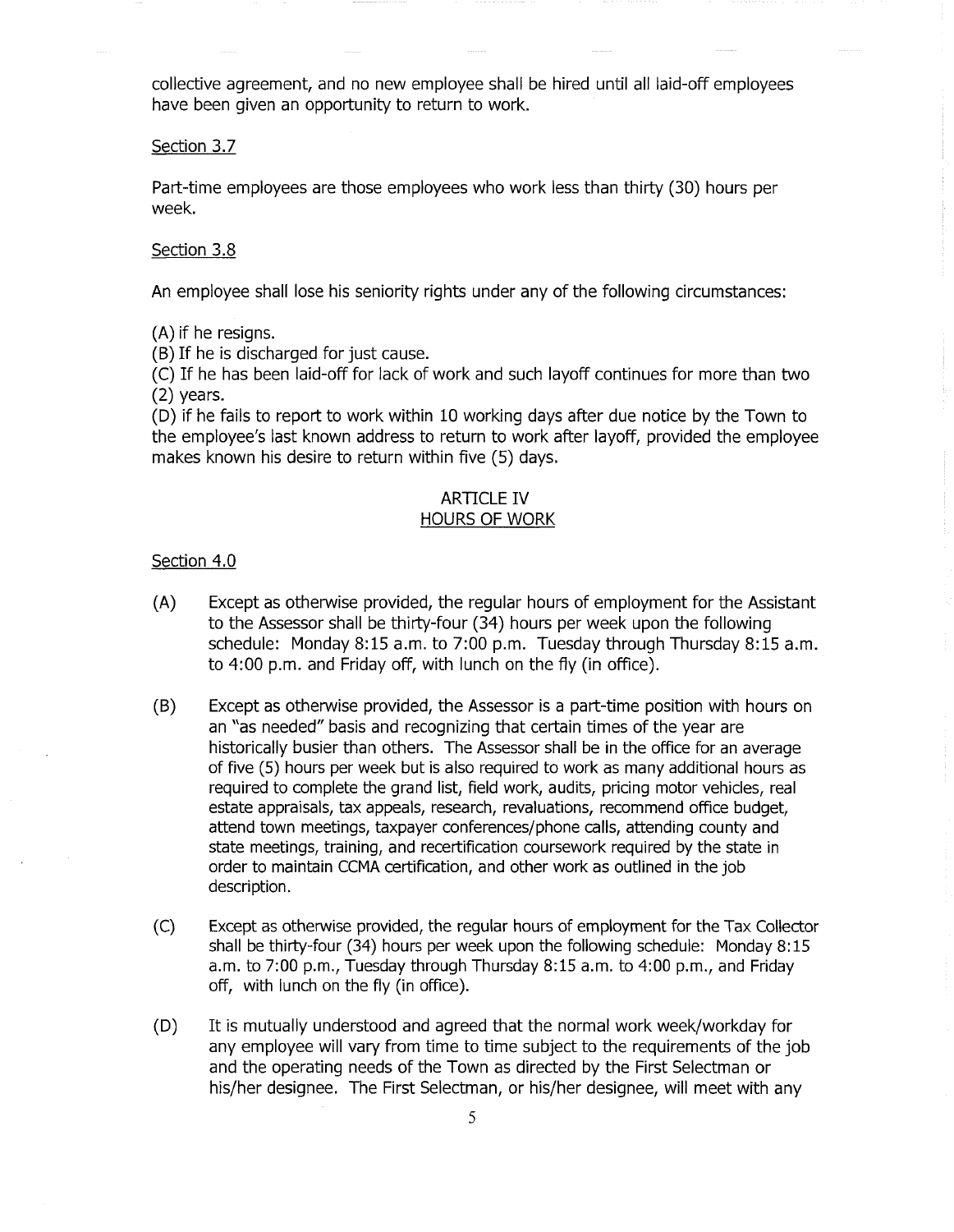affected employee at least two (2) weeks in advance to discuss any change in the employee's work schedule which may last more than a two (2) week period. The Town agrees to notify the Union and to negotiate over the impact of any permanent schedule change.

(E) Notwithstanding anything to the contrary, the rescheduling of the Assessor's hours due to Holidays shall be done solely in accordance with the provisions of Section 5.0.

## ARTICLE V HOLIDAYS

## Section 5.0

The Assistant to the Assessor and Tax Collector shall follow the State of Connecticut calendar for holidays listed in the Register and Manuel of Connecticut as well as the day following Thanksgiving and Christmas.

Full-time employees will be paid at their hourly rate. Overtime or emergency work on holidays, or their scheduled observance days, will be reimbursed at one and one-half times standard wages. If a holiday falls within a vacation period, the day will be charged as a holiday rather than a vacation day.

Any unanticipated holiday or day of mourning declared by the Board of Selectmen and celebrated by all other Town employees, other than Board of Education employees, in the form of time off with pay, shall be granted to the Assistant to the Assessor and Tax Collector. A holiday shall mean a day in which the usual Town business is suspended for the commemoration of some event or person.

The Assessor shall be granted two (2) paid holidays of his/her choosing. For the remaining holidays for which the Town office is closed, the Assessor will be given the option of rescheduling normal hours to another day of the week, or instead, taking the holiday without pay.

#### Section 5.1

(A) Holidays falling on Saturday shall be celebrated on the preceding day.

(B) Holidays falling on a Sunday shall be celebrated on Monday.

## ARTICLE VI VACATIONS

## Section 6.0

The Assistant to the Assessor and Tax Collector shall be allowed that vacation provided to permanent employees and the Assessor shall be allowed that vacation provided to permanent part-time employees as outlined below.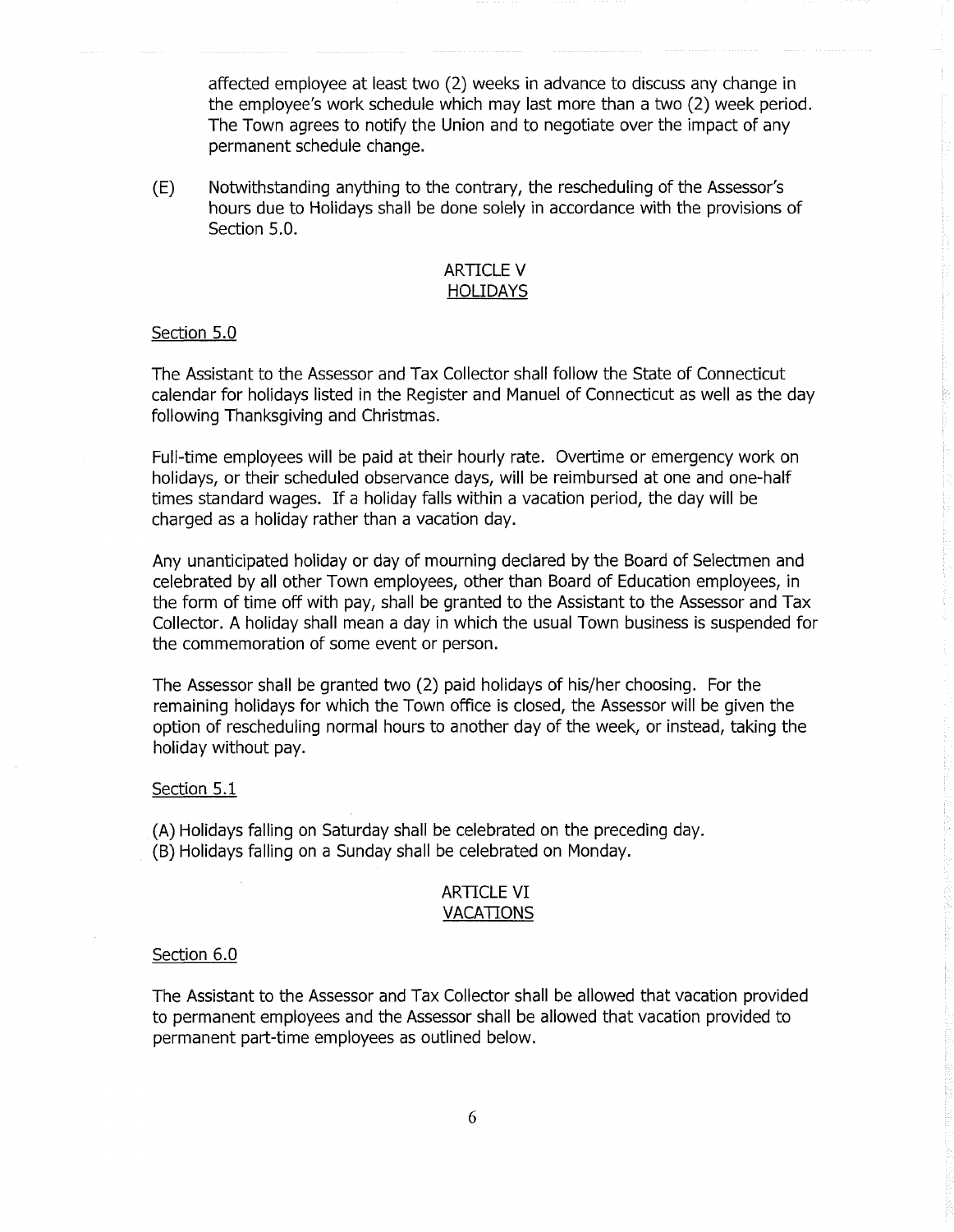Permanent full-time Employees - In each calendar year each permanent employee, who has or will have six (6) months but less than one (1) year shall be subject to the following schedule:

| Step 1 | 6 months, but less than 1 year by 6/30 | 1 week  |
|--------|----------------------------------------|---------|
| Step 2 | 1 year but less than 5 years           | 2 weeks |
| Step 3 | 5 years, but less than 15 years        | 3 weeks |
| Step 4 | 15 years or more                       | 4 weeks |

New full-time permanent employees hired after July  $1^\omega$  of a given year will be entitled to one (1) week vacation after six (6) months of employment and one (1) week vacation after completion of one (1) year of employment, in the remainder of that calendar year.

Permanent Part-time employees - Permanent part-time employees, working at the Town Office Building, Town Garage, and Town Disposal area on a weekly basis, who have worked for the Town for one (1) year by 6/30, will be entitled to the equivalent of one week's vacation equal in hours to the amount of time normally worked in one week. The current Assessor shall receive twenty (20) hours of vacation time each calendar year. Provisions will be made to allow permanent part-time employees to take additional vacation at their own expense if it does not interfere with normal operations of the department.

Earned Vacation Time - Earned vacation time must be taken within the fiscal year in which it was accumulated. Vacation time is not cumulative from year to year except that the First Selectman may permit an employee to carry over a maximum of one week of vacation time into the following calendar year.

No vacation days may be used by an employee until he/she has completed at least six months of continuous service to the Town.

Vacation not taken and not carried forward is lost to the employee and will not be reimbursed by the Town.

Employees may not use more than ten consecutive vacation days without prior permission of the first Selectman.

For the purpose of computing vacation leave only, dismissal or resignation will break the continuity of service; other leave except sick leave or military leave will defer vacation leave accruing during such leave.

In the event of illness during an employee's vacation period, the employee shall be given the option of charging the sick days to his/her sick leave.

A person leaving Town employment and not having used current earned vacation time shall receive payment for the unused time, rounded to the nearest half day.

An employee leaving on vacation may be granted in advance pay due to him/her for his/her accrued time, provided he/she submits a written request for such pay to the First Selectman not less than two weeks in advance.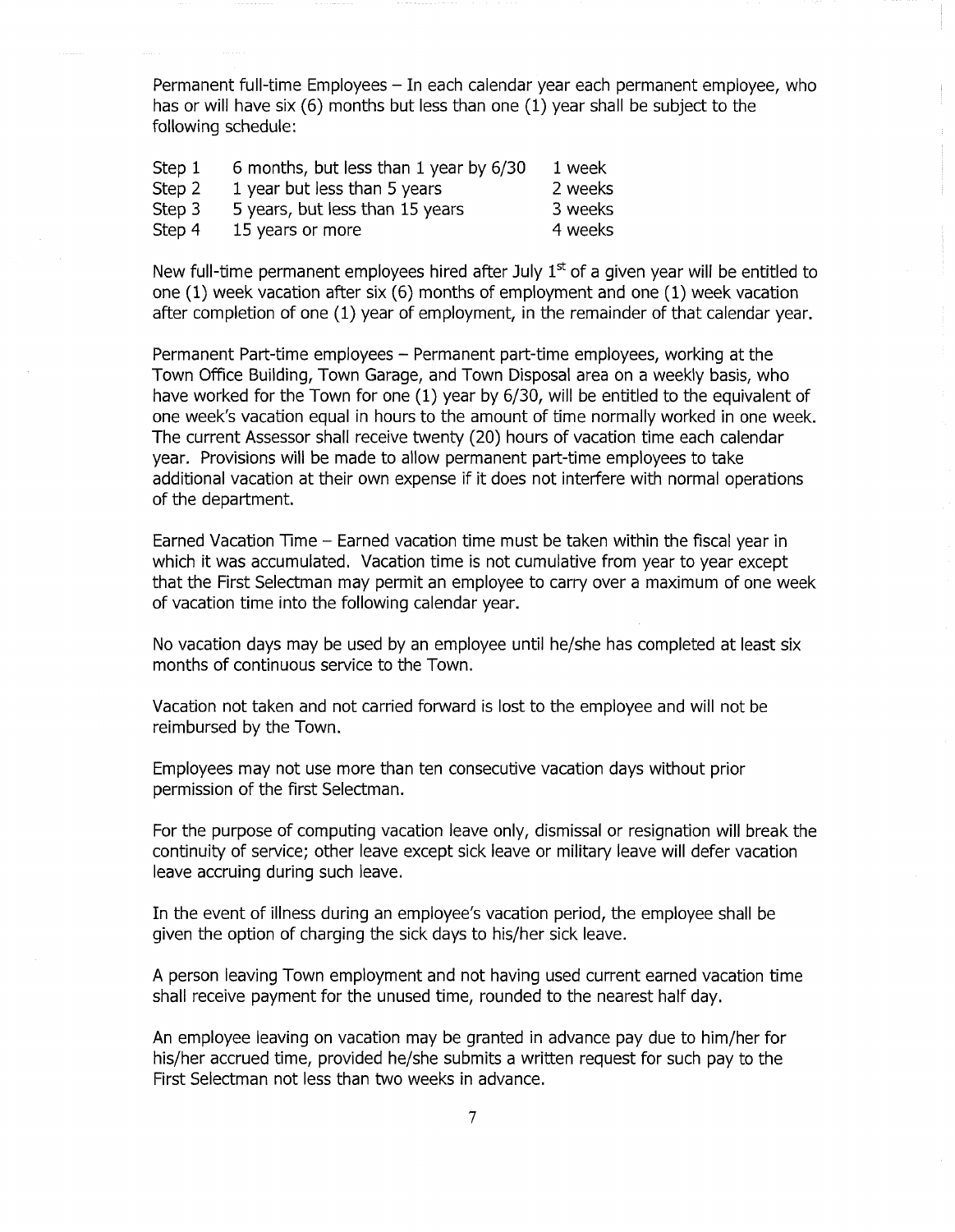## ARTICLE VII LEAVE PROVISIONS

## Section 7.0 Sick Leave:

The Assistant to the Assessor and Tax Collector shall be allowed that sick leave as follows:

Unused sick leave shall accrue at the rate of one and one-quarter per month with a maximum of 150 days for all full-time employees. Active employees with an employment service of 10 years and over shall upon retirement receive payment one one-quarter of their accumulated days.

Sick leave may be used for personal illness, injury, contagious disease, and a reasonable period of time to make arrangements to care for members of their immediate family. No employees shall be eligible for sick leave during any period which he/she is eligible for collecting Workman's Compensation from an employer other than the Town of Andover. The First Selectman may require a certificate from a doctor verifying the need for sick leave after a period of 4 days.

Notwithstanding the foregoing provision regarding paid sick leave, any employee may be granted up to an additional twenty (20) days paid sick leave upon joint approval of the employee's immediate supervisor and the Board of Selectmen. Consideration of such approval shall take into account the nature of the illness, the employee's service record and length of service and the needs of the Town for service.

Sick leave shall not accrue during any leave of absence without pay.

## Section 7.1 Special Leave With Pay:

Employees shall be granted special leave with pay for the following reasons and subject to the following restrictions:

- 1. Jury duty;
- 2. Any other required appearance before a court or public body within the realm of Town of Andover business;
- 3. Participation in short-term military training, Federal Reserve or National Guard, not to exceed two weeks in any calendar year;
- 4. Participation in education or training courses which enhance the employee's value to the Town and are approved by the First Selectman. In case the employee receives any pay or remuneration, such as a fee for jury duty or military pay, or a scholarship or fellowship, his/her Town salary shall be reduced by that amount for the duration of the leave.

## Section 7.2 Family Medical Leave:

The Town will comply with the terms of the Federal Family Medical Leave Acts. These terms include but are not limited to the following: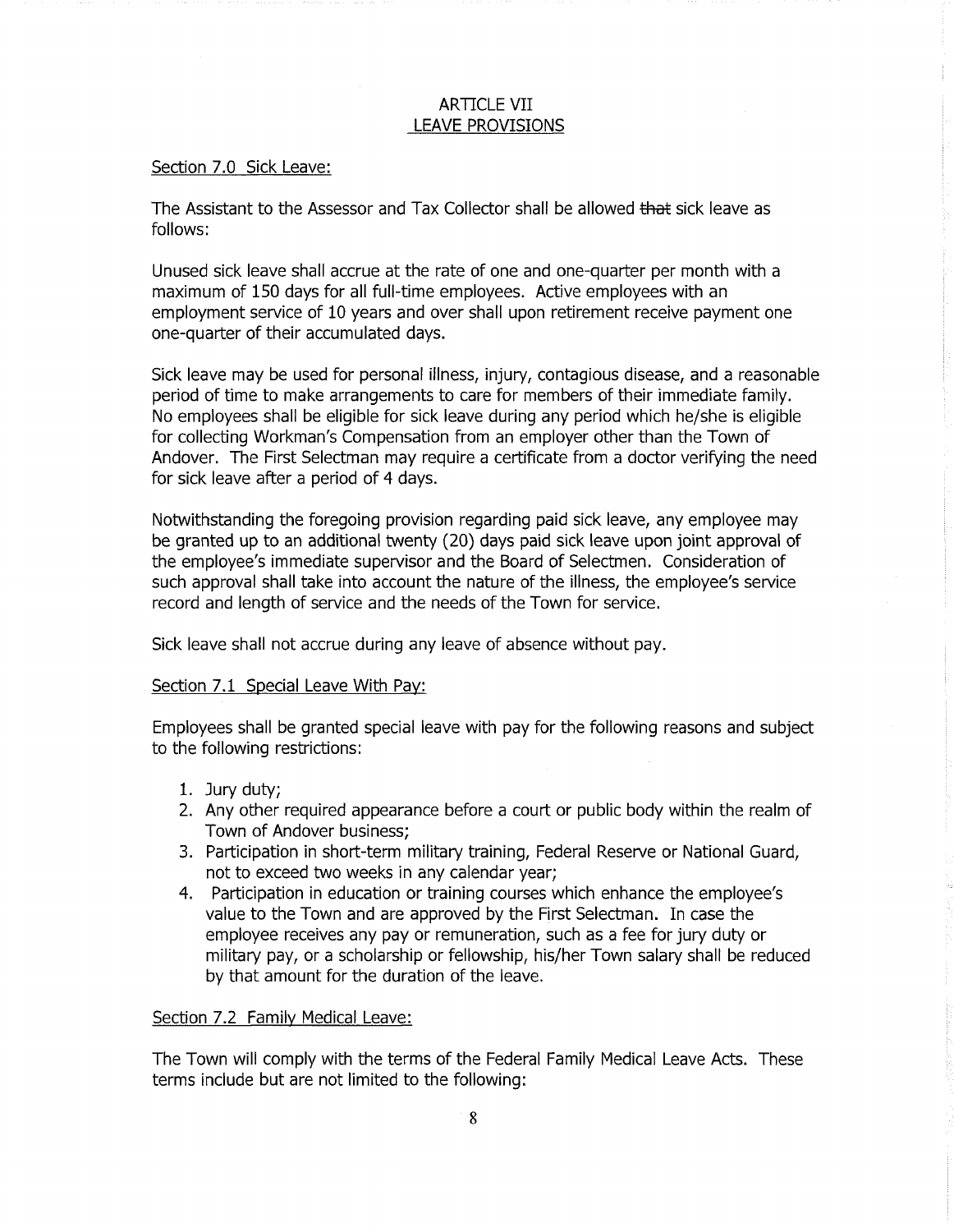(A) Under circumstances described below, employees will be eligible for up to 12 weeks of paid or unpaid family and medical leave in a twelve-month period pursuant to Federal Law, employees may choose, or employers may require the employee to use, accrued paid leave to cover some or all of the FMLA leave taken. In addition, employees may choose, or employers may require, the substitution of accrued paid vacation or personal leave for any of the situations covered by FMLA.

(B) Events which qualify employees for such unpaid leave are:

• Birth or adoption of a child or placement of a child in the employee's home for foster care.

• A serious health condition, as defined by FMLA, of the employee or employee's spouse, employee's parent or child.

(C) To qualify for FMLA leave, employees requesting such leave must explain the reason for the leave in writing to their department head so that the Town can determine if FMLA-qualified leave will be granted.

(D) The Town may require medical certification to document the reason for the leave, where provided by law.

(E) The Town will notify the employee in writing before the leave begins that the leave has been designated as FMLA leave and will be deducted from the allowable maximum.

(F) During the period of FMLA-qualified leave, the employee shall not be credited for length of service and shall not be credited with time for the purpose of accruing sick leave, vacation leave or personal days.

(G) During the period of FMLA-qualified leave, the employee shall retain health benefits at the same level as before the leave, the Town will continue to pay the premiums as before the leave. Any employee contributions to health insurance shall be made directly to the Town by the employee.

## ARTICLE VIII WAGES & BENEFITS

## Section 8.0

Effective 7/1/2014, all classifications represented by the Union shall be compensated in accordance with the wage rates and steps set forth within Appendix B.

Employees shall be covered by the Unemployment Compensation Laws of the State.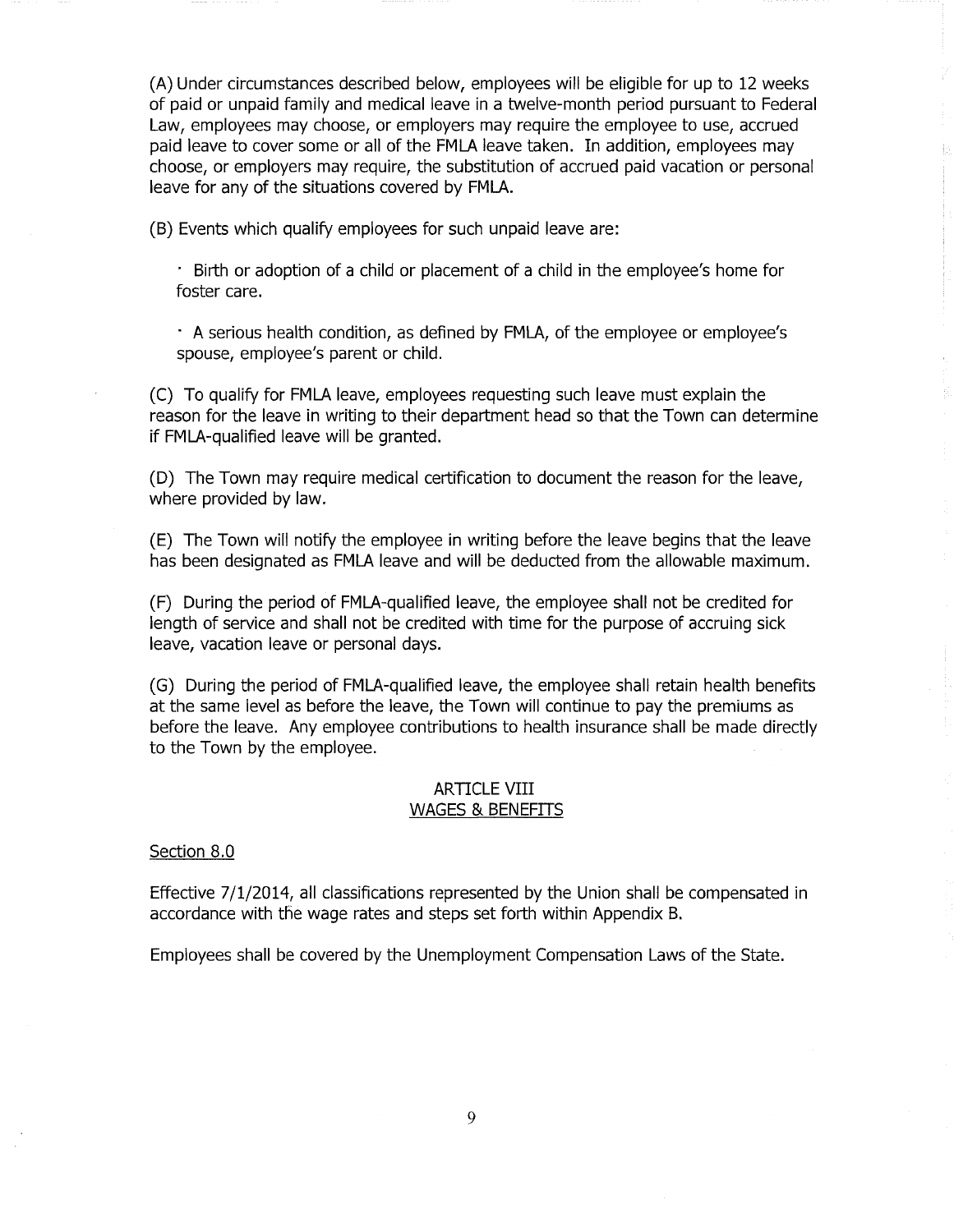## ARTICLE IX INSURANCE & PENSION

#### Section 9.0

The Town shall provide and pay for the benefits for the Assistant to the Assessor and Tax Collector as listed below.

#### Insurance

Any salaried and hourly employee under the administration of the Board of Selectmen and elected officials must be working a minimum of 20 hours per week in order to receive the following benefits:

Life Insurance

Each employee shall receive a life insurance policy paid by the Town of Andover.

Medical Insurance

Each qualified full-time, appointed and elected employee, shall receive Major Medical Coverage and spouse/family coverage. Part-time employees working a minimum of 20 hours receive Major Medical Coverage only.

Family Coverage

Any salaried and hourly employees under the administration of the Board of Selectmen and elected officials must be working a minimum of 20 hours per week but less than 30 hours is eligible to purchase spouse/family coverage at the employee's expense.

#### Dental Insurance

Each qualified employee, appointed and elected officials working at the Town Office in excess of 20 hours per week shall be entitled to individual coverage. If Spouse/family coverage is desired, the employee will pay the difference in the contract price.

Workers' Compensation insurance

The Town will pay full premiums on Workers' Compensation Insurance in accordance with the directions and provisions set forth in Section 31-275 through 31-327 inclusive of the Connecticut General Statutes.

## Retirement

By Town Ordinance each employee working 20 hours or more, after 30 days of Town service will be put into the Retirement Program, with the employee contributing 2.25% of his/her weekly salary and the Town contributing the percentage determined and set by MERF, the State of Connecticut Retirement Program.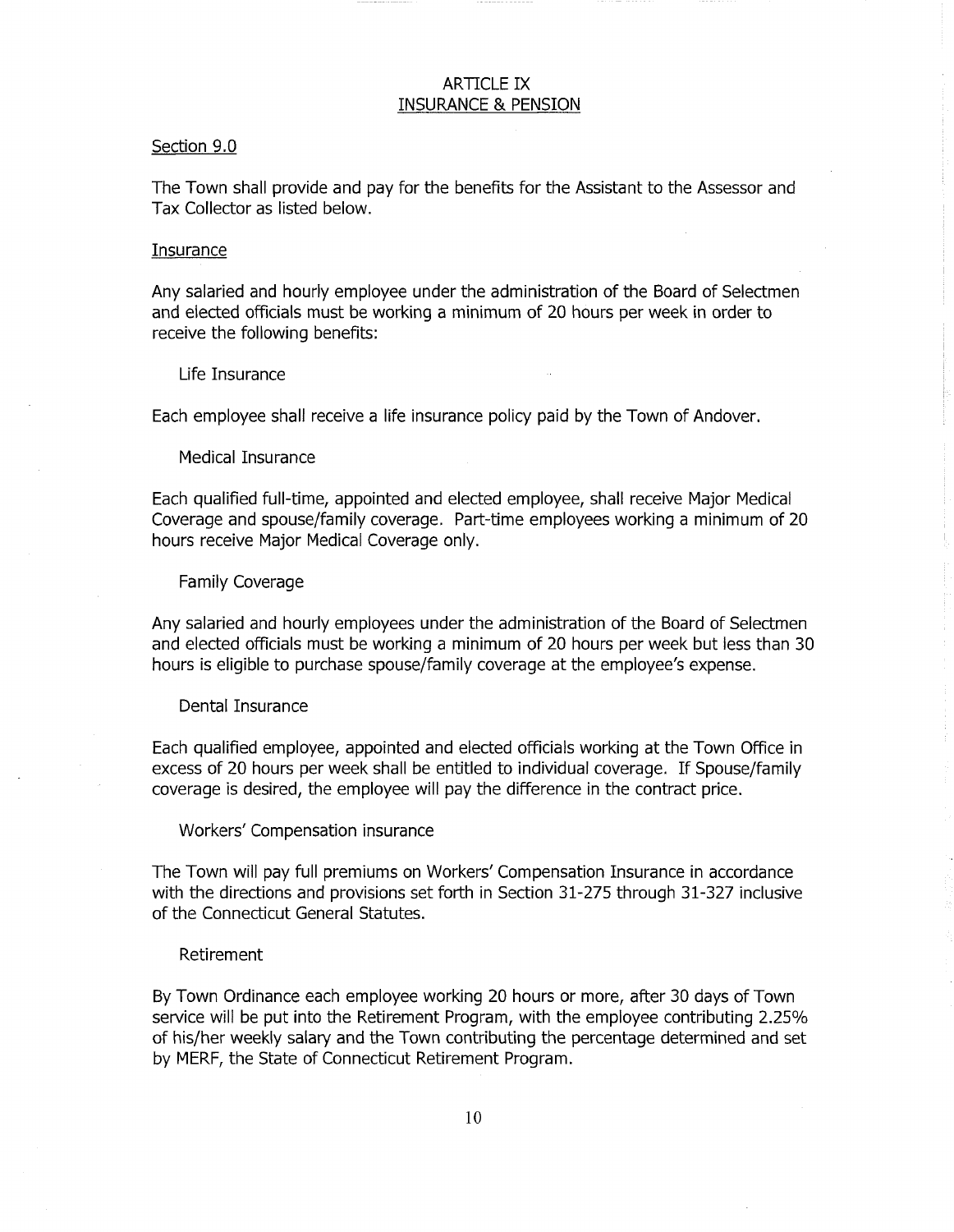## Section 9.1

The Town reserves the option to change insurance carriers from time to time, but not more than once in any calendar year, through competitive bidding, for all insurance benefits. However, covered services shall not be reduced by any such change, and there shall be no loss of coverage due to pre-existing conditions. Any substitute plan shall have a high quality network, defined as one of the three (3) largest networks in the service area.

## ARTICLE X DISCIPLINARY ACTION

## Section 10.0

(A) Disciplinary action shall be for just cause and shall be applied in a fair manner and shall be consistent with the infraction for which the disciplinary action is being applied.

(B) Disciplinary actions ordinarily shall be preceded by an oral warning and shall include:

- 1. A written warning or reprimand
- 2. Suspension for a period not to exceed five (5) days
- $\overline{3}$ . Discharge 3. Discharge

(C) All Disciplinary actions may be processed as grievances under Article XIII.

## Section 10.1

At the time of any suspension or discharge, the employee and the President of the Union shall be furnished, in writing, a statement of the reasons for such action, the period of time for which any suspension is to be effective and the appeals procedure available under Article XIII.

## ARTICLE XI SAVING CLAUSE

## Section 11.0

If any section, sentence, clause, or phrase of this Agreement shall be held for any reason to be inoperative, void or invalid, the validity of the remaining portions of this Agreement shall not be affected thereby, it being the intention of the parties in adopting this Agreement, that no portion thereof, or provisions herein, shall become inoperative or fail by reason of the invalidity of any other portion or provision and the parties do hereby declare that it would be severally approved of the adopted provisions contained herein, separately and apart from the other. The parties agree to immediately negotiate a substitute for the invalidated Article, Section, Sentence, Clause or Phrase.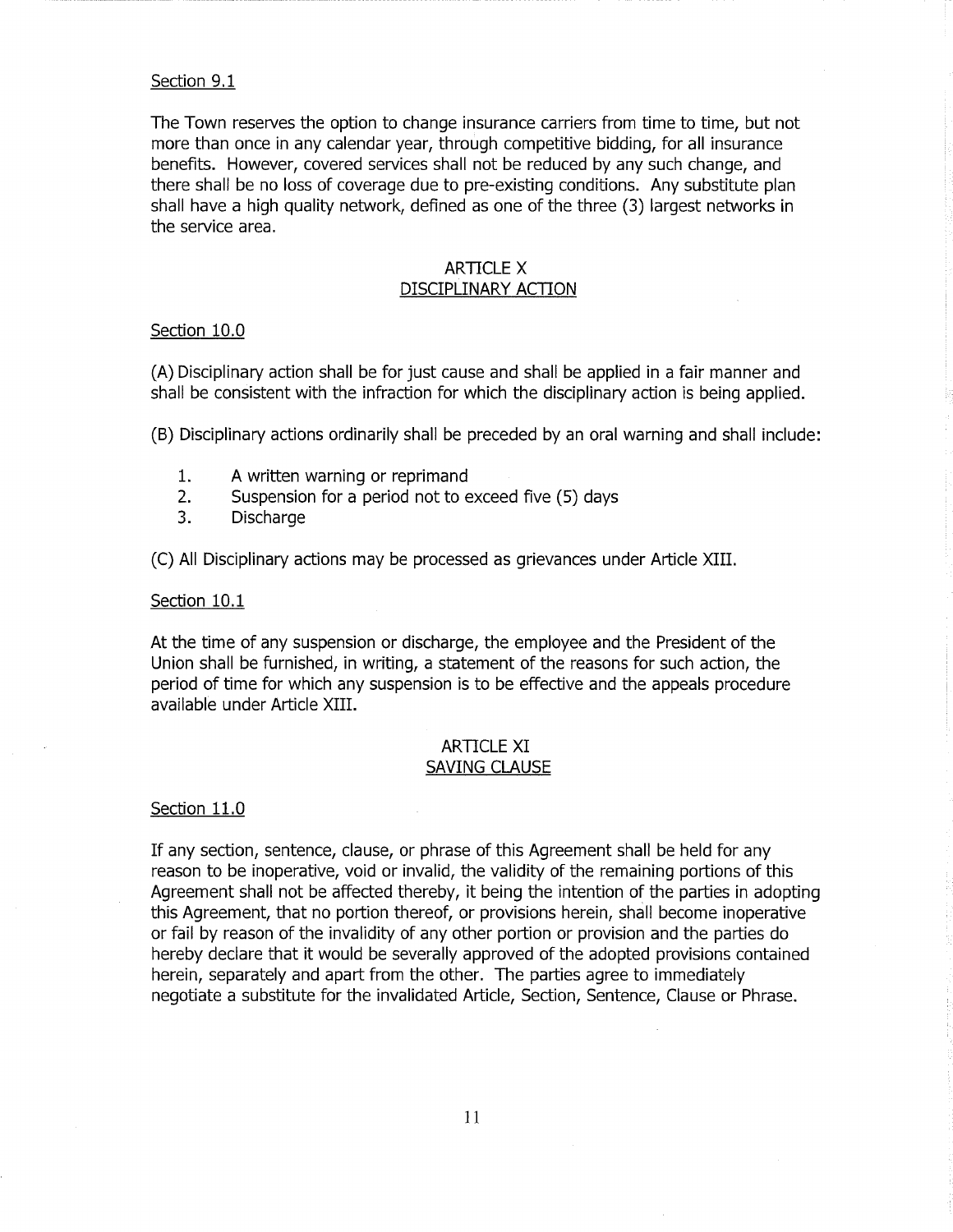## ARTICLE XII GRIEVANCE PROCEDURE

## Section 12.0

Any grievance or dispute which may arise between the parties concerning the application, meaning or interpretation of this Agreement, unless specifically excluded by this Agreement, shall be settled in the following manner:

Step  $1$  Between the aggrieved party, who may be represented by not more than one (1) officer of the Union, and the First Selectman. The First Selectman shall notify the Union of his decision within five (5) working days from the day the grievance was presented.

A grievance must be presented in writing at this step of the grievance procedure. The grievance must be reduced to writing and set forth in the spaces provided all of the following:

- a. A statement of the grievance and the facts involved;
- b. The remedy requested; and
- c. The violation, if any, of the Agreement which is claimed.

Step 2 If the grievance is not satisfactorily settled at Step 1, the Union may submit the dispute within thirty (30) days of receiving such disposition to arbitration by the Connecticut State Board of Mediation and Arbitration.

The decision of the arbitrators shall be final and binding on both parties.

## Section 12.1

An officer of the Union as shall be designated by the Union for the purpose of adjusting grievances and/or contract negotiations, shall be afforded the necessary amount of time, without loss of pay, to conduct such business.

#### Section 12.2

The Union shall furnish the Town with a list of its officers and shall, as soon as possible, notify the Town, in writing, of any changes therein. Such notification shall be sent to the First Selectman. No officer shall be recognized by the Town until such written notification of his appointment shall be received by the Town from the duly authorized officer of the Union. For the purposes of this Agreement, the term Chairman and President shall be synonymous.

## Section 12.3

Employee grievances must be filed no later than ten (10) working days following the date of the incident giving rise to the alleged grievance; however, failure of an individual to grieve doe not establish a precedent for settlement in any future grievance.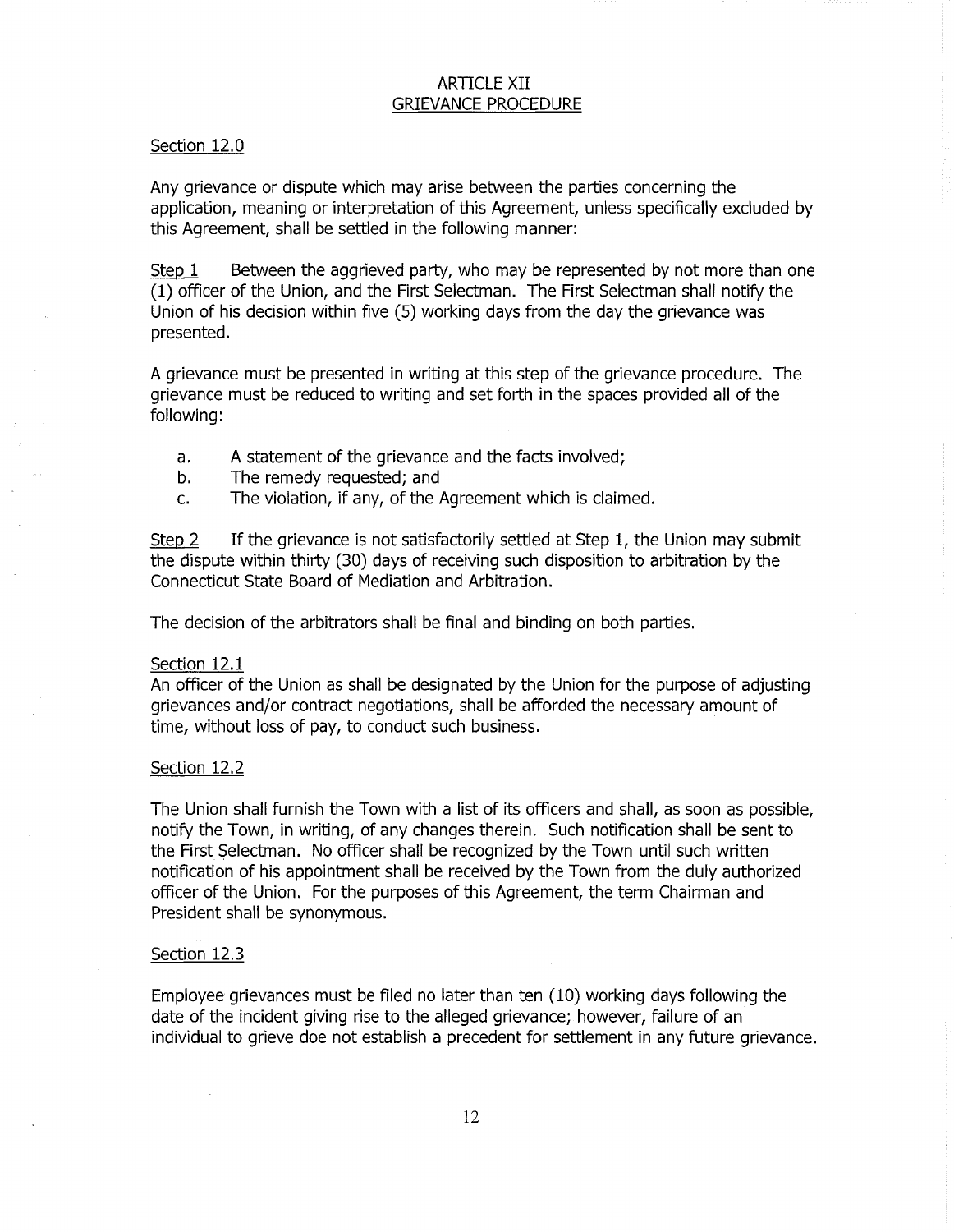#### Section 12.4

Nothing in this article is intended to prohibit the Town from processing a grievance through the grievance procedure up to and including arbitration. Any such grievance shall be submitted first to the Union President. If not satisfactorily settled within twelve (12) working days of its submissions, the Town may submit the grievance to the Connecticut State Board of Mediation and Arbitration.

## ARTICLE XIII MANAGEMENT RIGHTS

The rights, power and authority heretofore held by the Town pursuant to applicable laws of the State of Connecticut concerning the nature of services offered by the Town; the direction of its work force; disciplinary action; lay off and recall of its employees; determine the standards of services to be offered by Town Departments; determine the standards of selection for Town employment; the issuance of reasonable rules and regulations after the concurrence of the Union; maintain the efficiency of governmental operations; determine the content of job classifications and to fulfill its legal responsibilities are retained, whether exercised or not, unless said rights, powers and authorities are limited, modified, abridged, relinquished, or are in conflict with this agreement or any part thereof, the Town shall be free to exercise retained rights, powers, and authority subject to and in accordance with the Municipal Employees Relations Act (Section 7-467 et seq.) of the General Statutes of the State of Connecticut.

## ARTICLE XIV DURATION

## Section 14.0

This Agreement shall be effective on July 1, 2014 and shall continue in effect until June 30, 2017, except that it may be amended at any time by mutual agreement. Negotiations for a successor agreement shall commence in accordance with State Laws.

#### Section 14.1

Notwithstanding provisions of 14.0, any provision of this agreement which contains an effective date different than the date of execution of this agreement shall be effective on the date therein specified.

## ARTICLE XV TRAINING

#### Section 15

This Town shall, upon two weeks advance written notice, permit the Assessor to attend any state mandated training sessions, as well as the one week certification class typically held in June and annual one day meetings typically held in May and November, each year without loss of pay or benefits. Any and all other training sought by an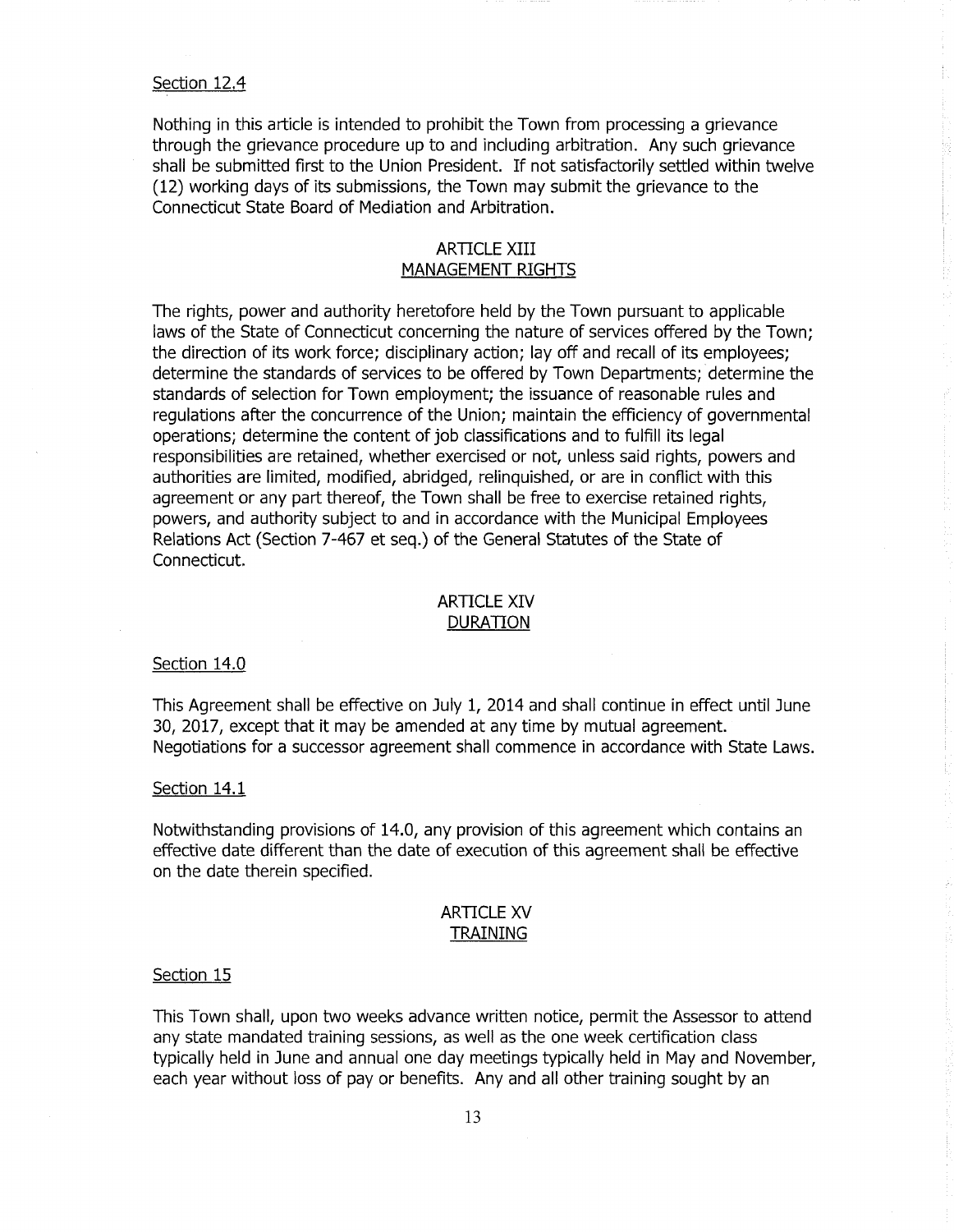employee shall be approved in advance in writing by the First Selectman, in his/her sole discretion.

In Witness Whereof, the parties hereto have set their hands this  $\mathbb{R}^n$  day of  $\frac{1000 \text{ V} \cdot \text{V}}{1000 \text{ V}}$  2015.

For the Union **For the Town of Andover** 

Danielle McMullen, MEUI Representative

Robert Burbank, First Selectman

 $\ell'$ 

Date:  $\overline{a}$ 

Date:  $1 - 29 - 2015$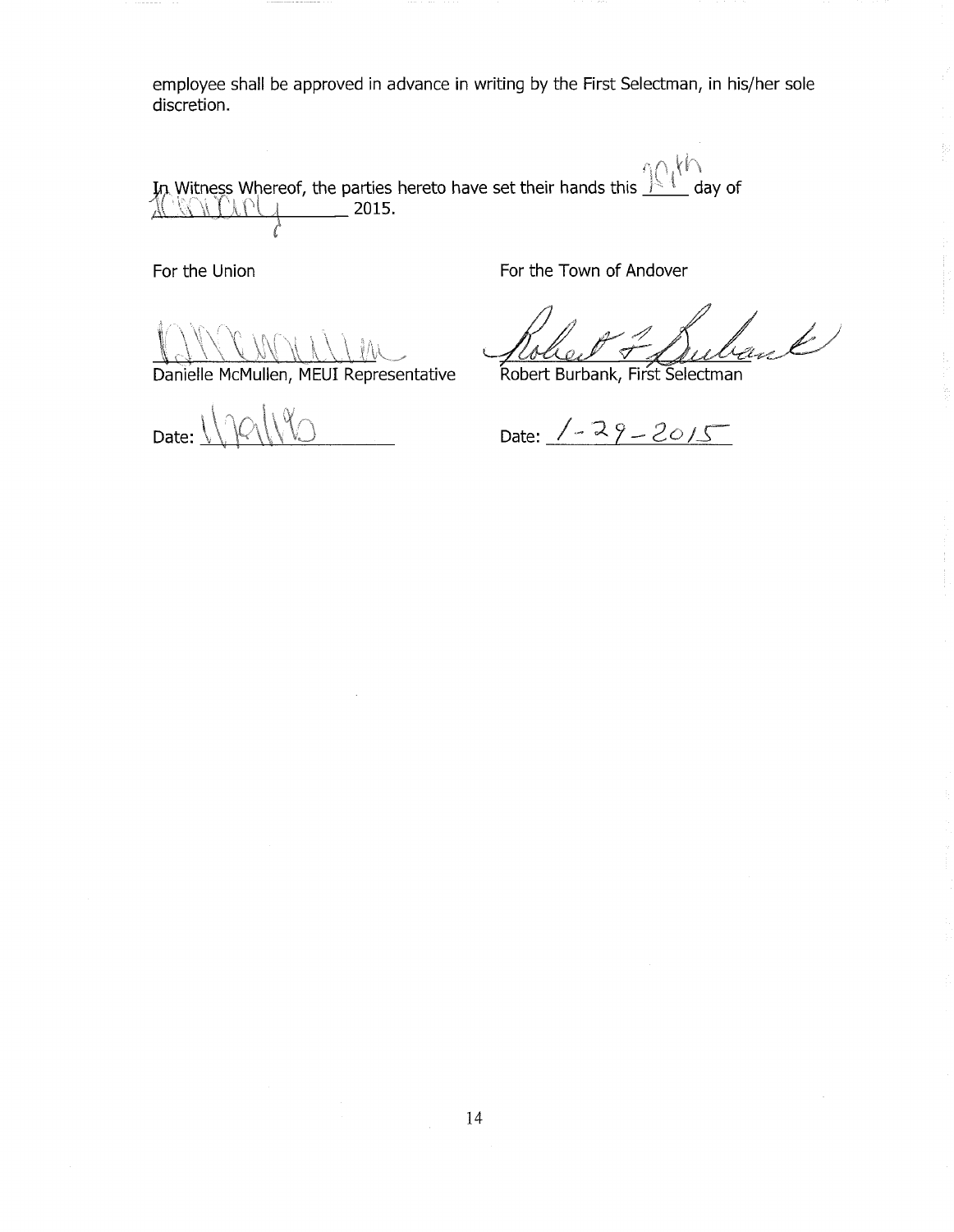# APPENDIX A

# PAYROLL DEDUCTION FORM - UNION DUES

 $\mathcal{L}$